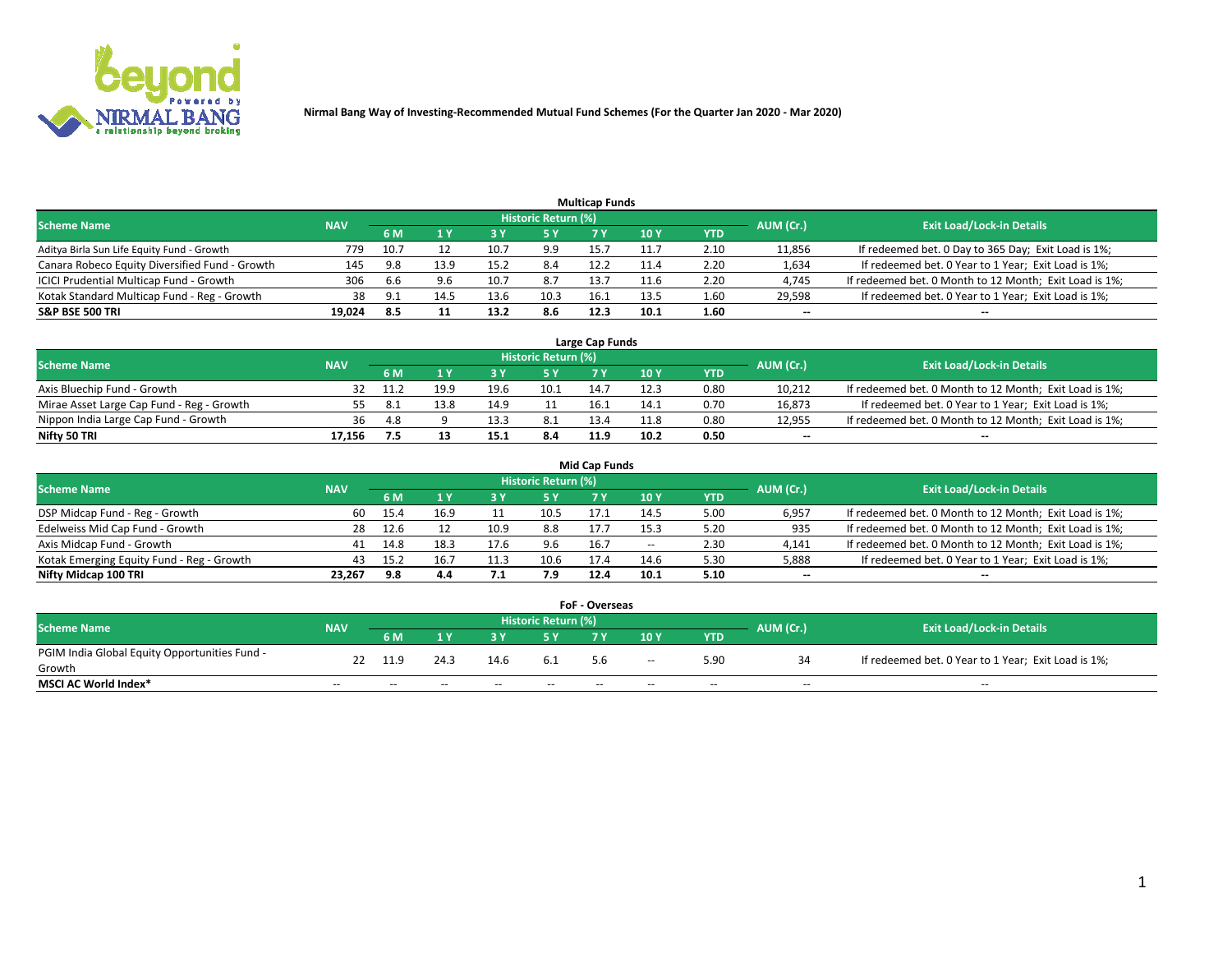

|                                                  |            |      |      |      |                     | Large & Midcap |      |      |           |                                                     |
|--------------------------------------------------|------------|------|------|------|---------------------|----------------|------|------|-----------|-----------------------------------------------------|
| <b>Scheme Name</b>                               | <b>NAV</b> |      |      |      | Historic Return (%) |                |      |      | AUM (Cr.) | <b>Exit Load/Lock-in Details</b>                    |
|                                                  |            | 6 M  |      |      | 5 Y                 |                | 10Y  | YTD  |           |                                                     |
| Canara Robeco Emerging Equities - Growth         | 100        | 11.1 |      |      | 11.3                | 20.3           | 17.8 | 3.10 | 5,339     | If redeemed bet. 0 Year to 1 Year; Exit Load is 1%; |
| Invesco India Growth Opportunities Fund - Growth |            |      | 13.8 |      | 10                  | 14.6           | 12.5 | 1.90 | 2,239     | If redeemed bet. 0 Year to 1 Year; Exit Load is 1%; |
| Principal Emerging Bluechip Fund - Growth        | 111        |      |      |      | 10.6                | 18.3           | 14.4 | 3.10 | 2,117     | If redeemed bet. 0 Year to 1 Year; Exit Load is 1%; |
| NIFTY Large Midcap 250 TRI                       | 7.620      | 9.8  | 10   | 12.8 | 9.5                 | 13.9           |      | 2.70 | $\sim$    | $-$                                                 |

| <b>Focused Funds</b>             |            |            |  |      |                     |      |       |      |           |                                                        |  |  |  |
|----------------------------------|------------|------------|--|------|---------------------|------|-------|------|-----------|--------------------------------------------------------|--|--|--|
| <b>Scheme Name</b>               | <b>NAV</b> |            |  |      | Historic Return (%) |      |       |      |           | <b>Exit Load/Lock-in Details</b>                       |  |  |  |
|                                  |            | <b>6 M</b> |  |      |                     |      | 10 Y  | YTD  | AUM (Cr.) |                                                        |  |  |  |
| Axis Focused 25 Fund - Growth    |            | 13.        |  |      | 12.2                | 14.6 | $- -$ | 1.50 | 9.110     | If redeemed bet. 0 Month to 12 Month; Exit Load is 1%; |  |  |  |
| SBI Focused Equity Fund - Growth | 158        |            |  |      |                     | 14.6 | 16.4  | 2.80 | 6.924     | If redeemed bet. 0 Year to 1 Year; Exit Load is 1%;    |  |  |  |
| <b>S&amp;P BSE 500 TRI</b>       | 19.024     |            |  | 13.3 | 8.6                 | 12.3 | 10.1  | 1.60 | $\sim$    | $- -$                                                  |  |  |  |

|                                                |            |      |        |                     |      | <b>Small Cap Funds</b> |        |      |           |                                                     |
|------------------------------------------------|------------|------|--------|---------------------|------|------------------------|--------|------|-----------|-----------------------------------------------------|
| <b>Scheme Name</b>                             | <b>NAV</b> |      |        | Historic Return (%) |      |                        |        |      | AUM (Cr.) | <b>Exit Load/Lock-in Details</b>                    |
|                                                |            | 6 M  |        | 3Y                  | 5 Y  | 7 Y                    | 10Y    | YTD  |           |                                                     |
| Franklin India Smaller Companies Fund - Growth | 52         | 4.3  | 0.0    | 4.2                 | 6.6  | 17.2                   | 14.5   | 5.00 | 6,929     | If redeemed bet. 0 Year to 1 Year; Exit Load is 1%; |
| HDFC Small Cap Fund - Growth                   | 41         |      | $-3.7$ | 10.8                |      | 14.1                   | 11.6   | 5.50 | 9,233     | If redeemed bet. 0 Year to 1 Year; Exit Load is 1%; |
| L&T Emerging Businesses Fund - Reg - Growth    | 24         | -6.7 | 0.2    | 9.6                 | 10.5 | $\sim$                 | $\sim$ | 6.00 | 5,941     | If redeemed bet. 0 Year to 1 Year; Exit Load is 1%; |
| SBI Small Cap Fund - Growth                    | 56         | 13.4 |        | 15.1                | 13.2 | 23.2                   | 17.8   | 5.40 | 3,156     | If redeemed bet. 0 Year to 1 Year; Exit Load is 1%; |
| Nifty Smallcap 100 TRI                         | 7.669      | 7.4  | 0.0    | 1.3                 | 3.6  | 8.6                    | 6.5    | 7.00 | $\sim$    | $- -$                                               |

## **ELSS Schemes (Tax Saving u/s 80-C)**

| <b>Scheme Name</b>                           | <b>NAV</b> |      |      | <b>Historic Return (%)</b> |           |                          |      |      | AUM (Cr.) | <b>Exit Load/Lock-in Details</b> |
|----------------------------------------------|------------|------|------|----------------------------|-----------|--------------------------|------|------|-----------|----------------------------------|
|                                              |            | 6 M  | 4 Y  | 73 Y                       | <b>5Y</b> | 7 Y                      | 10Y  | YTD  |           |                                  |
| Aditya Birla Sun Life Tax Relief 96 - Growth | 33         | 10.4 | 6.8  | 12.2                       |           | 15.5                     | 11.6 | 1.30 | 10,029    | Nil                              |
| Axis Long Term Equity Fund - Growth          | 50         | 11.8 | 20.7 | 17.3                       | 10.5      | 19                       | 17.4 | 1.20 | 21,473    | Nil                              |
| Canara Robeco Equity Tax Saver Fund - Growth | 69         | 8.0  | 11.4 | 13.8                       | 7.8       | 12.6                     | 11.8 | 1.20 | 1,005     | Nil                              |
| Invesco India Tax Plan - Growth              | 55         | 10.8 | 11.8 | 13.3                       | 9.5       | 15.3                     | 13.4 | 1.70 | 988       | Nil                              |
| Mirae Asset Tax Saver Fund - Reg - Growth    | 19         | 10.6 |      |                            | $\sim$    | $\overline{\phantom{a}}$ | --   | 1.90 | 3,066     | Nil                              |
| <b>S&amp;P BSE 200 TRI</b>                   | 6,148      | 8.4  | 11.7 | 13.9                       | 8.8       | 12.4                     | 10.3 | 1.20 | $-$       | $- -$                            |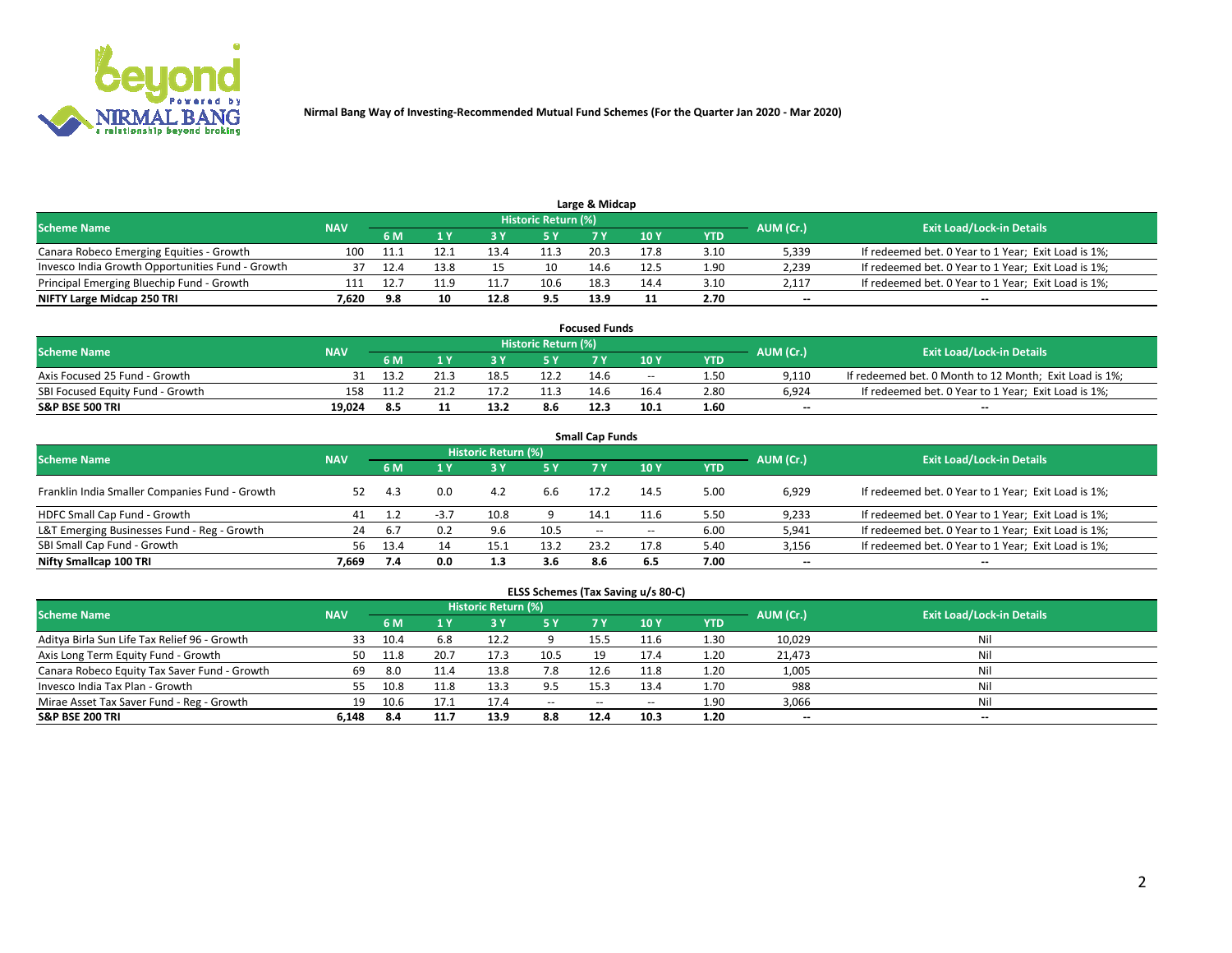

| <b>Contra/Value Fund</b>                  |            |           |                                  |      |      |      |      |      |        |                                                     |  |  |  |  |
|-------------------------------------------|------------|-----------|----------------------------------|------|------|------|------|------|--------|-----------------------------------------------------|--|--|--|--|
| <b>Scheme Name</b>                        | <b>NAV</b> | AUM (Cr.) | <b>Exit Load/Lock-in Details</b> |      |      |      |      |      |        |                                                     |  |  |  |  |
|                                           |            | 6 M       |                                  |      | 5 Y  | 7 V  | 10Y  | YTD  |        |                                                     |  |  |  |  |
| Kotak India EQ Contra Fund - Reg - Growth | 56         | 9.8       | 13.2                             |      | 9.2  | 12.9 | 10.7 | 2.40 | 882    | If redeemed bet. 0 Year to 1 Year; Exit Load is 1%; |  |  |  |  |
| Invesco India Contra Fund - Growth        | 51         | 9.6       | 10.1                             | 14.2 | 10.3 | 16.1 | 12.6 | 2.90 | 4,596  | If redeemed bet. 0 Year to 1 Year; Exit Load is 1%; |  |  |  |  |
| UTI Value Opportunities Fund - Growth     | 66         |           | 14.2                             |      |      | 10.8 | 10.6 | 2.70 | 4,560  | If redeemed bet. 0 Year to 1 Year; Exit Load is 1%; |  |  |  |  |
| Nippon India Value Fund - Growth          | 76         | -6.0      |                                  | 11.6 | 7.6  | 12.3 | 10.2 | 1.60 | 3,133  | If redeemed bet. 0 Year to 1 Year; Exit Load is 1%; |  |  |  |  |
| <b>S&amp;P BSE 500 TRI</b>                | 19,024     | 8.5       |                                  | 13.2 | 8.6  | 12.3 | 10.1 | 1.60 | $\sim$ | $- -$                                               |  |  |  |  |

| Sector/Thematic                                                           |            |      |      |                     |           |       |                          |            |                          |                                                        |  |  |  |
|---------------------------------------------------------------------------|------------|------|------|---------------------|-----------|-------|--------------------------|------------|--------------------------|--------------------------------------------------------|--|--|--|
| <b>Scheme Name</b>                                                        | <b>NAV</b> |      |      | Historic Return (%) |           |       |                          |            | AUM (Cr.)                | <b>Exit Load/Lock-in Details</b>                       |  |  |  |
|                                                                           |            | 6 M  | 1 Y  | 73 Y                | <b>5Y</b> | 7 Y   | 10Y                      | <b>YTD</b> |                          |                                                        |  |  |  |
| Canara Robeco Consumer Trends Fund - Reg -<br>Growth                      | 43         | 13.5 | 14.8 | 16.4                | 10.6      | 14.9  | 14.5                     | 1.50       | 374                      | If redeemed bet. 0 Year to 1 Year; Exit Load is 1%;    |  |  |  |
| Mirae Asset Great Consumer Fund - Growth                                  | 39         | 17.0 | 13.8 | 18.7                | 12.1      | 16.1  | $\overline{\phantom{a}}$ | 3.70       | 961                      | If redeemed bet. 0 Year to 1 Year; Exit Load is 1%;    |  |  |  |
| ICICI Prudential Technology Fund - Growth                                 | 61         | 2.9  | 1.6  | 16.3                | 7.4       | 16.1  | 15.2                     | 4.40       | 409                      | If redeemed bet. 0 Day to 15 Day; Exit Load is 1%;     |  |  |  |
| Nippon India Pharma Fund - Growth                                         | 156        | 11.4 |      | 5.8                 | 3.9       | 12.6  | 13.5                     | 2.80       | 2,417                    | If redeemed bet. 0 Year to 1 Year; Exit Load is 1%;    |  |  |  |
| BNP Paribas India Consumption Fund - Reg - Growth                         | 13         | 16.1 | 22.8 | $- -$               | $- -$     | $- -$ | $- -$                    | 3.20       | 467                      | If redeemed bet. 0 Month to 12 Month; Exit Load is 1%; |  |  |  |
| ICICI Prudential Banking and Financial Services Fund -<br>Retail - Growth | 70         | 6.7  | 14.7 | 16.5                | 12.4      | 17.2  | 16.8                     | 0.60       | 3,592                    | If redeemed bet. 0 Day to 15 Day; Exit Load is 1%;     |  |  |  |
| <b>S&amp;P BSE 500 TRI</b>                                                | 19.024     | 8.5  |      | 13.2                | 8.6       | 12.3  | 10.1                     | 1.60       | $\overline{\phantom{a}}$ | $- -$                                                  |  |  |  |

| <b>Dynamic Asset Allocation Funds</b>                      |            |     |      |                     |        |      |                 |            |                          |                                                          |  |  |  |
|------------------------------------------------------------|------------|-----|------|---------------------|--------|------|-----------------|------------|--------------------------|----------------------------------------------------------|--|--|--|
| <b>Scheme Name</b>                                         | <b>NAV</b> |     |      | Historic Return (%) |        |      |                 |            | AUM (Cr.)                | <b>Exit Load/Lock-in Details</b>                         |  |  |  |
|                                                            |            | 6 M |      | 3 <sup>1</sup>      | 5 Y    | 7 Y  | 10 <sub>Y</sub> | <b>YTD</b> |                          |                                                          |  |  |  |
| ICICI Prudential Balanced Advantage Fund - Reg -<br>Growth | 38         | 7.8 | 12.1 | 10.2                | 8.9    | 11.9 | 11.9            | 0.80       | 28,528                   | If redeemed bet. 0 Year to 1 Year; Exit Load is 1%;      |  |  |  |
| Invesco India Dynamic Equity Fund - Growth                 | 30         | 4.0 | 8.4  | 9.5                 | 7.6    | 11.5 | 10              | 0.20       | 893                      | If redeemed bet. 0 Month to 3 Month; Exit Load is 0.25%; |  |  |  |
| Nippon India Balanced Advantage Fund - Growth              | 95         | 4.8 | 9.3  | 10.6                | 7.4    | 11.1 | 10.4            | 1.20       | 2,694                    | If redeemed bet. 0 Month to 12 Month; Exit Load is 1%;   |  |  |  |
| HDFC Balanced Advantage Fund - Growth                      | 202        | 1.6 | 7.5  | 11.9                | 8.1    | 10.8 | 10.6            | 0.30       | 44,498                   | If redeemed bet. 0 Year to 1 Year; Exit Load is 1%;      |  |  |  |
| SBI Dynamic Asset Allocation Fund - Reg - Growth           | 14         | 4.9 | 5.6  | 10                  | $\sim$ | --   | --              | 0.40       | 677                      | If redeemed bet. 0 Month to 12 Month; Exit Load is 1%;   |  |  |  |
| NIFTY 50 Hybrid Composite Debt 65:35 Index                 | 10,679     | 6.8 | 13.7 | 12.6                | 8.6    | 10.9 | 9.8             | 1.30       | $\overline{\phantom{a}}$ | $- -$                                                    |  |  |  |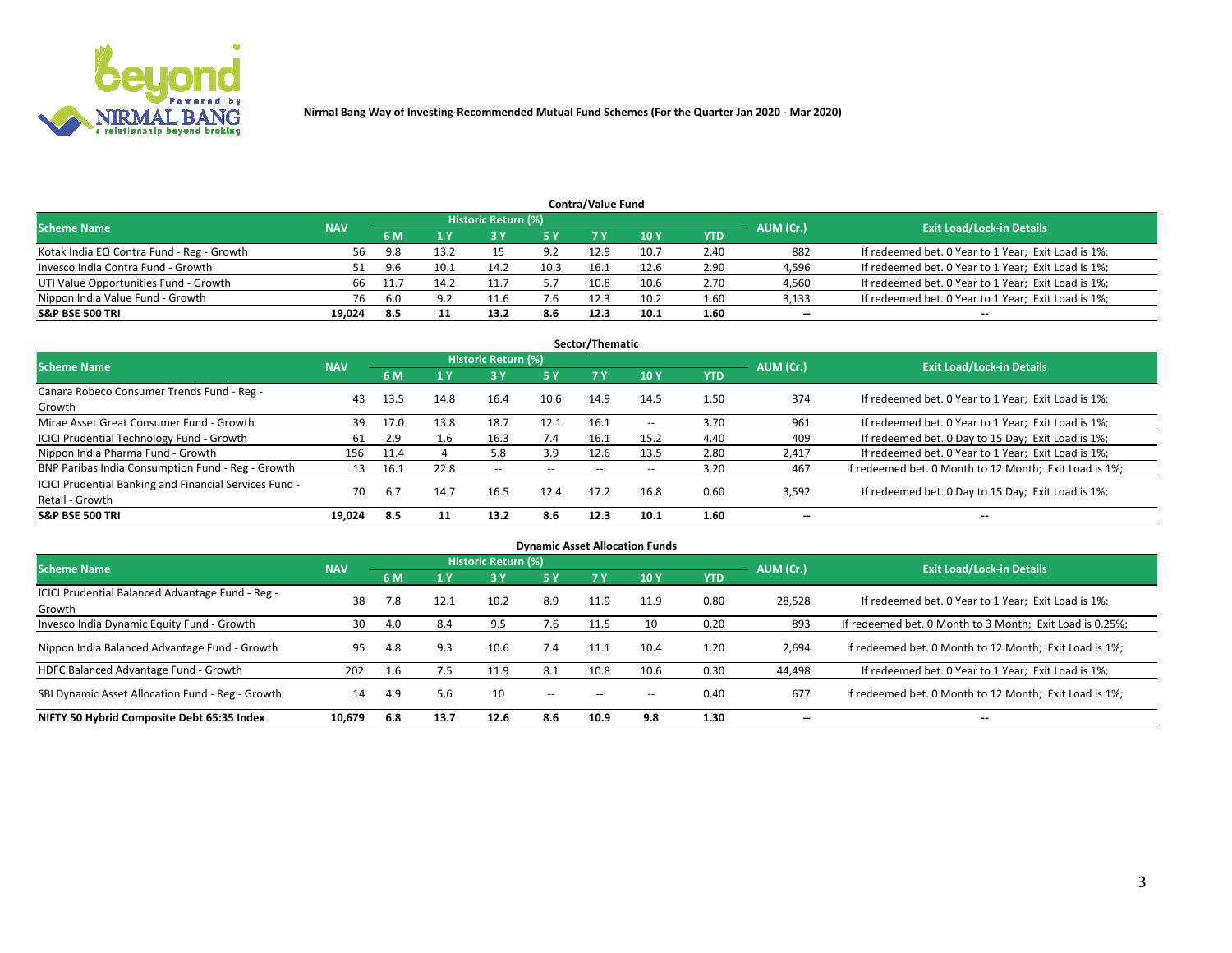

|                                                 |            |     |      |                     |       | <b>Hybrid Aggressive</b> |                 |      |                          |                                                        |
|-------------------------------------------------|------------|-----|------|---------------------|-------|--------------------------|-----------------|------|--------------------------|--------------------------------------------------------|
| <b>Scheme Name</b>                              | <b>NAV</b> |     |      | Historic Return (%) |       |                          |                 |      | AUM (Cr.)                | <b>Exit Load/Lock-in Details</b>                       |
|                                                 |            | 6 M |      |                     | 5 Y   | 7 Y                      | 10 <sub>Y</sub> | YTD  |                          |                                                        |
| ICICI Prudential Equity & Debt Fund - Growth    | 142        |     |      | 9.7                 | 8.8   | 13.8                     | 13.3            | 1.30 | 23,073                   | If redeemed bet. 0 Year to 1 Year; Exit Load is 1%;    |
| Mirae Asset Hybrid - Equity Fund - Reg - Growth | 16         | .6b |      | 12.4                | $- -$ | $- -$                    | --              | 0.60 | 3,190                    | If redeemed bet. 0 Year to 1 Year; Exit Load is 1%;    |
| SBI Equity Hybrid Fund - Growth                 | 148        | 8.4 |      | 12.8                | 9.4   | 14.3                     | 11.7            | 1.30 | 31,620                   | If redeemed bet. 0 Month to 12 Month; Exit Load is 1%; |
| Canara Robeco Equity Hybrid Fund - Growth       | 171        | 8.7 | 13.1 | 11.                 | 8.7   | 13.1                     |                 | 1.70 | 2,824                    | If redeemed bet. 0 Year to 1 Year; Exit Load is 1%;    |
| NIFTY 50 Hybrid Composite Debt 65:35 Index      | 10,679     | 6.8 | 13.7 | 12.6                | 8.6   | 10.9                     | 9.8             | 1.30 | $\overline{\phantom{a}}$ | $- -$                                                  |

|                                            |            |     |     |                            |      | <b>Arbitrage Fund</b> |      |           |                                                          |
|--------------------------------------------|------------|-----|-----|----------------------------|------|-----------------------|------|-----------|----------------------------------------------------------|
| Scheme Name                                | <b>NAV</b> |     |     | <b>Historic Return (%)</b> |      |                       |      | AUM (Cr.) | <b>Exit Load/Lock-in Details</b>                         |
|                                            |            | 1 M | ያ M | 6 M                        |      |                       | YTD  |           |                                                          |
| IDFC Arbitrage Fund - Reg - Growth         | 24         | 4.4 |     |                            |      | 6.4                   | 5.90 | 11,944    | If redeemed bet. 0 Month to 1 Month; Exit Load is 0.25%; |
| Kotak Equity Arbitrage Fund - Reg - Growth | 28         | 4.6 |     |                            | -6.1 |                       | 5.90 | 17,486    | If redeemed bet. 0 Day to 30 Day; Exit Load is 0.25%;    |
| Nippon India Arbitrage Fund - Growth       | 20         | 4.b |     |                            |      |                       | .70  | 10.528    | If redeemed bet. 0 Month to 1 Month; Exit Load is 0.25%; |

|                                          |            |     |     |                            |                          | <b>Equity Saver</b> |        |            |                          |                                                        |
|------------------------------------------|------------|-----|-----|----------------------------|--------------------------|---------------------|--------|------------|--------------------------|--------------------------------------------------------|
| Scheme Name                              | <b>NAV</b> |     |     | <b>Historic Return (%)</b> |                          |                     |        |            | AUM (Cr.)                | <b>Exit Load/Lock-in Details</b>                       |
|                                          |            | 6 M |     |                            |                          |                     | 10 Y   | <b>YTD</b> |                          |                                                        |
| Axis Equity Saver Fund - Reg - Growth    |            |     |     |                            | $\sim$                   | $- -$               | $\sim$ | 0.90       | 812                      | If redeemed bet. 0 Month to 12 Month; Exit Load is 1%; |
| Kotak Equity Savings Fund - Reg - Growth |            |     |     | Õ.J                        |                          | $- -$               | $- -$  | 0.40       | 1,843                    | If redeemed bet. 0 Year to 1 Year; Exit Load is 1%;    |
| CRISIL Hybrid 50+50 - Moderate Index*    |            | --  | $-$ | $\overline{\phantom{a}}$   | $\overline{\phantom{a}}$ | $\sim$              | --     | $\sim$     | $\overline{\phantom{a}}$ | $-$                                                    |

| <b>Liquid Funds</b>              |            |      |     |                            |       |                                                |            |                 |                          |                                  |  |  |  |  |
|----------------------------------|------------|------|-----|----------------------------|-------|------------------------------------------------|------------|-----------------|--------------------------|----------------------------------|--|--|--|--|
| Scheme Name                      | <b>NAV</b> |      |     | <b>Historic Return (%)</b> |       |                                                | <b>YTM</b> | Avg             | AUM (Cr.)                | <b>Exit Load/Lock-in Details</b> |  |  |  |  |
|                                  |            | 1 W. | ว พ | 1 M                        | 3M    | 1 <sup>Y</sup>                                 |            | <b>Maturity</b> |                          |                                  |  |  |  |  |
| Axis Liquid Fund - Growth        | 2.169      |      |     |                            | 5.2   |                                                | 29.د       | 0.17            | 29,119                   | *Ref Footnote                    |  |  |  |  |
| IDFC Cash Fund - Reg - Growth    | 2.366      | 4.8  |     |                            | 4.9   |                                                | 5.09       | 0.13            | 10,312                   | *Ref Footnote                    |  |  |  |  |
| Kotak Liquid Fund - Reg - Growth | 3,958      | 4.9  |     | 4.9                        | ے . ب |                                                | 28،        | 0.14            | 27,114                   | *Ref Footnote                    |  |  |  |  |
| <b>CRISIL Liquid Fund Index</b>  | $\sim$     | 5.0  |     | 5.5                        | 5.6   | $\hspace{0.1mm}-\hspace{0.1mm}-\hspace{0.1mm}$ | --         | $\sim$          | $\overline{\phantom{a}}$ | $\sim$                           |  |  |  |  |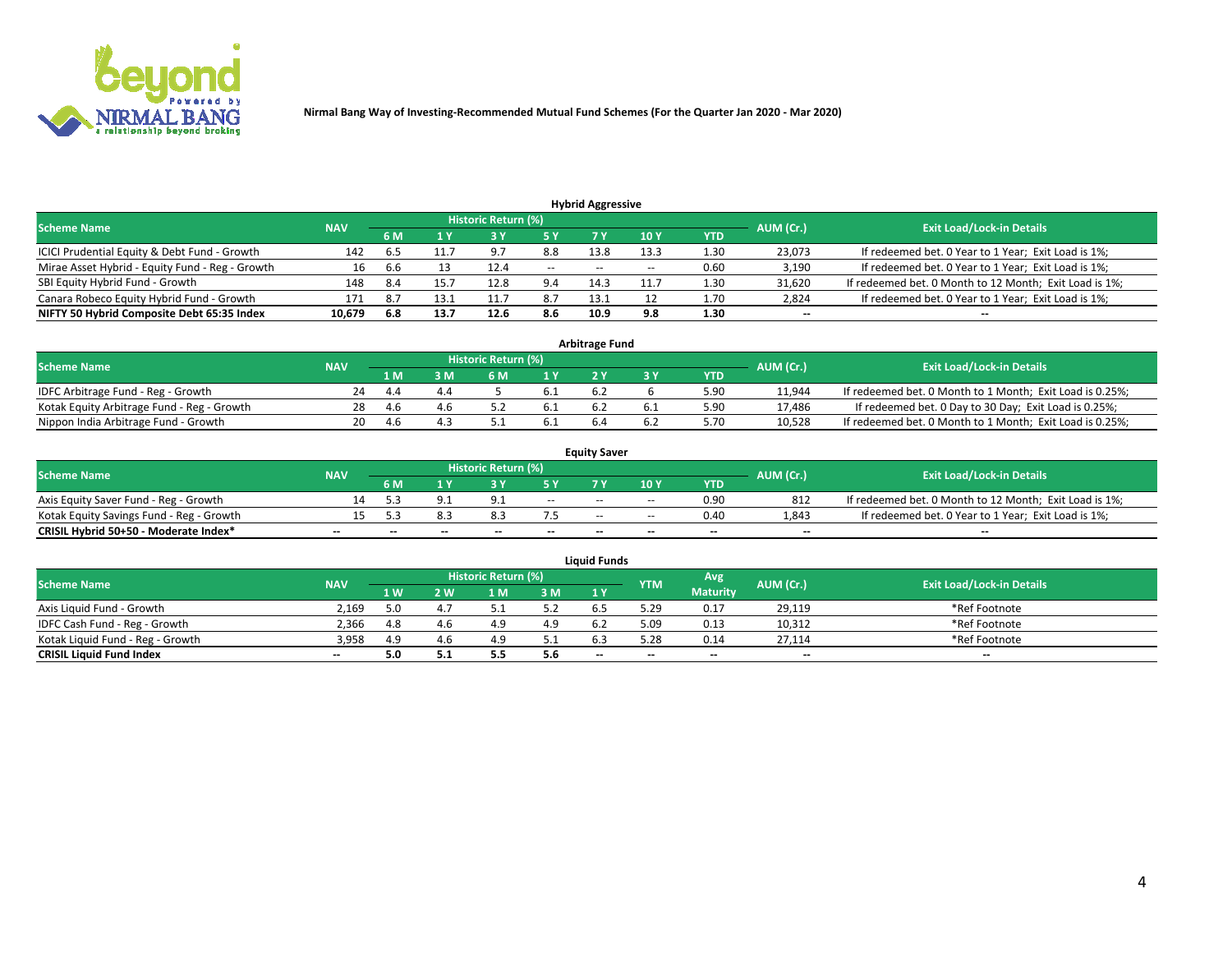

|                                               |            |      |     |                     |        | <b>Ultra Short Fund</b> |            |                 |           |                                  |
|-----------------------------------------------|------------|------|-----|---------------------|--------|-------------------------|------------|-----------------|-----------|----------------------------------|
| <b>Scheme Name</b>                            | <b>NAV</b> |      |     | Historic Return (%) |        |                         | <b>YTM</b> | Avg             | AUM (Cr.) | <b>Exit Load/Lock-in Details</b> |
|                                               |            | 1 M' | 3 M | 6 M                 | 1 Y    | 3 Y                     |            | <b>Maturity</b> |           |                                  |
| IDFC Ultra Short Term Fund - Reg - Growth     |            | -5.6 |     | b.Y                 |        | $-$                     | 5.78       | 0.41            | 4,408     | Nil                              |
| Sundaram Ultra Short Term Fund - Reg - Growth |            |      |     |                     | $\sim$ | --                      | 5.57       | 0.29            | 362       | Nil                              |
| L&T Ultra Short Term Fund - Growth            |            |      |     | b.                  |        |                         |            | 0.49            | 2,454     | Nil                              |
| <b>NIFTY Ultra Short Duration Debt Index</b>  | 4,009      | 5.8  | 6.2 | 6.9                 | 7.7    |                         | --         | $-$             | $- -$     | $- -$                            |

| <b>Money Market Fund</b>                         |            |     |     |                     |        |     |            |                 |           |                                  |  |  |  |
|--------------------------------------------------|------------|-----|-----|---------------------|--------|-----|------------|-----------------|-----------|----------------------------------|--|--|--|
| <b>Scheme Name</b>                               | <b>NAV</b> |     |     | Historic Return (%) |        |     | <b>YTM</b> | 'Avg            | AUM (Cr.) | <b>Exit Load/Lock-in Details</b> |  |  |  |
|                                                  |            | 1 M | 3 M | 6 M                 | 1 Y    | 3Y  |            | <b>Maturity</b> |           |                                  |  |  |  |
| Aditya Birla Sun Life Money Manager Fund - Reg - | 266        | 5.8 | 5.9 | 6.8                 | 7.9    | 7.6 | 5.91       | 0.39            | 10,878    | Nil                              |  |  |  |
| Growth                                           |            |     |     |                     |        |     |            |                 |           |                                  |  |  |  |
| Franklin India Savings Fund - Growth             |            | 5.4 | 5.9 |                     | 8.3    |     | 5.75       | 0.38            | 4,724     | Nil                              |  |  |  |
| Nippon India Money Market Fund - Growth          | 2.997      |     |     | 6.9                 | 7.9    |     | 5.55       | 0.30            | 3,805     | Nil                              |  |  |  |
| <b>CRISIL Liquid Fund Index</b>                  | $- -$      |     | 5.6 | 5.9                 | $\sim$ | --  | --         | $\sim$          | $\sim$    | $\sim$                           |  |  |  |

| <b>Short Term Fund</b>                          |            |      |     |                     |     |           |            |                 |           |                                  |  |  |  |  |
|-------------------------------------------------|------------|------|-----|---------------------|-----|-----------|------------|-----------------|-----------|----------------------------------|--|--|--|--|
| <b>Scheme Name</b>                              | <b>NAV</b> |      |     | Historic Return (%) |     |           | <b>YTM</b> | Avg             | AUM (Cr.) | <b>Exit Load/Lock-in Details</b> |  |  |  |  |
|                                                 |            | 1 M  | 3 M | 6 M                 | 1Y  | <b>3Y</b> |            | <b>Maturity</b> |           |                                  |  |  |  |  |
| Axis Short Term Fund - Growth                   | 22         | 6.5  |     | 8.3                 | 9.7 |           | 6.65       | 2.50            | 4,404     | Nil                              |  |  |  |  |
| HDFC Short Term Debt Fund - Growth              |            |      | 8.4 | 8.7                 | 9.8 |           |            | 3.05            | 10,519    | Nil                              |  |  |  |  |
| IDFC Bond Fund - Short Term Plan - Reg - Growth | 41         |      |     | 8.5                 | 9.8 |           | 6.79       | 2.23            | 11,757    | Nil                              |  |  |  |  |
| Kotak Bond Short Term Fund - Reg - Growth       |            | 6.9  |     |                     | 9.5 | 6.9       | /0.16      | 2.94            | 10,602    | Nil                              |  |  |  |  |
| L&T Short Term Bond Fund - Reg - Growth         |            | -6.4 | 6.8 |                     |     |           | 6.67       | 2.24            | 4,866     | Nil                              |  |  |  |  |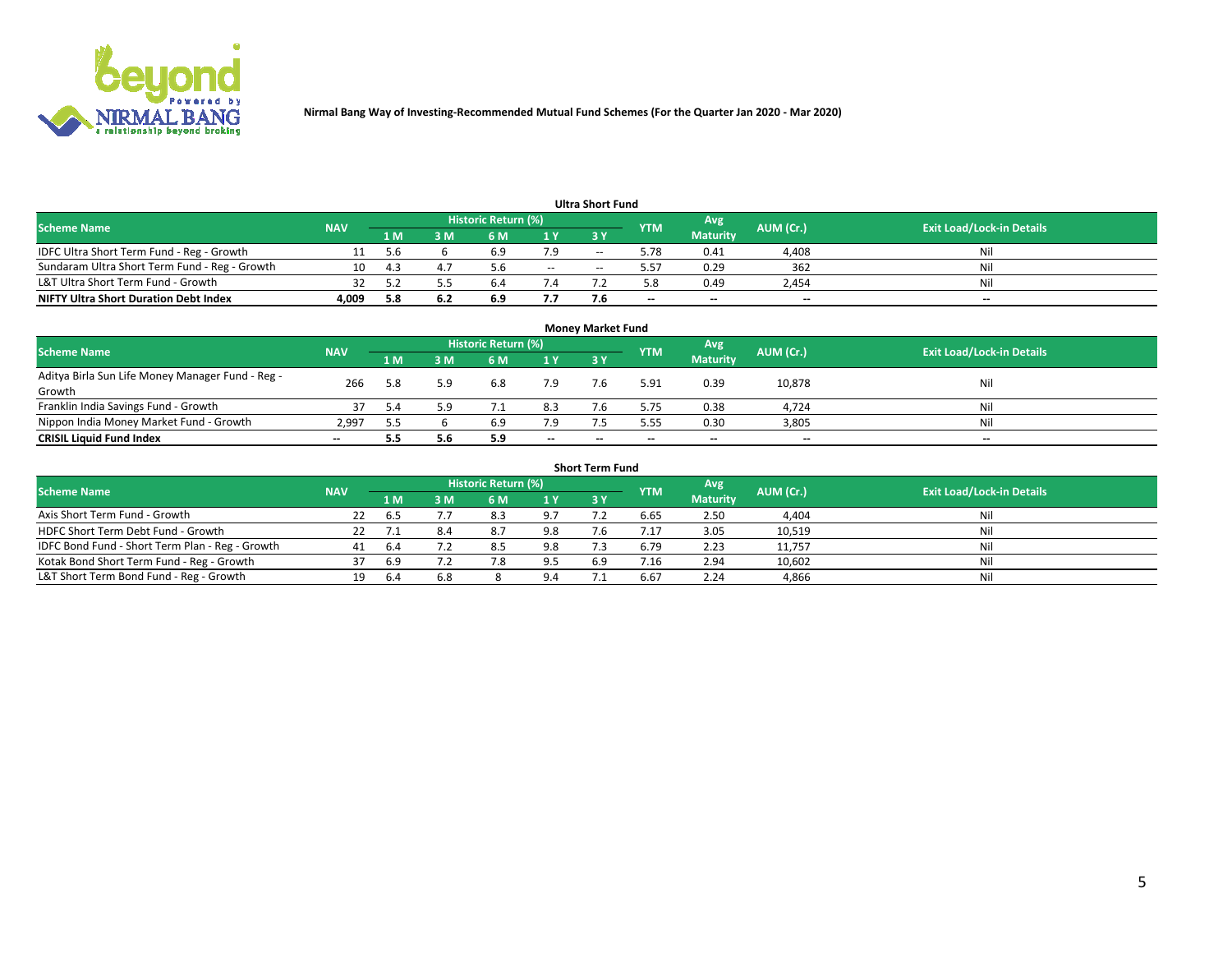

| <b>Low Duration Fund</b>                  |            |      |      |                            |     |  |            |                 |           |                                  |  |  |  |  |
|-------------------------------------------|------------|------|------|----------------------------|-----|--|------------|-----------------|-----------|----------------------------------|--|--|--|--|
| <b>Scheme Name</b>                        | <b>NAV</b> |      |      | <b>Historic Return (%)</b> |     |  | <b>YTM</b> | Avg             | AUM (Cr.) | <b>Exit Load/Lock-in Details</b> |  |  |  |  |
|                                           |            | 1 M  | ያ M  | 5 M                        | 1 V |  |            | <b>Maturity</b> |           |                                  |  |  |  |  |
| Axis Treasury Advantage Fund - Growth     | 2.228      |      |      |                            | 8.7 |  |            | 0.90            | 3,949     | Nil                              |  |  |  |  |
| Canara Robeco Savings Fund - Reg - Growth |            | .5.b | г. α | b.8                        | 7.9 |  | 5.98       | 0.90            | 1,112     | Nil                              |  |  |  |  |
| IDFC Low Duration Fund - Reg - Growth     |            |      |      |                            | 8.3 |  | 5.88       | 0.79            | 5,323     | Nil                              |  |  |  |  |

| <b>Banking &amp; PSU Bond Funds</b>            |            |      |    |                            |                |           |            |                 |           |                                  |  |  |  |
|------------------------------------------------|------------|------|----|----------------------------|----------------|-----------|------------|-----------------|-----------|----------------------------------|--|--|--|
| <b>Scheme Name</b>                             | <b>NAV</b> |      |    | <b>Historic Return (%)</b> |                |           | <b>YTM</b> | Avg             | AUM (Cr.) | <b>Exit Load/Lock-in Details</b> |  |  |  |
|                                                |            | 1 M  | sм | 6 M                        | 1 <sub>Y</sub> | <b>3Y</b> |            | <b>Maturity</b> |           |                                  |  |  |  |
| HDFC Banking and PSU Debt Fund - Reg - Growth  |            | 7.0  |    | 8.8                        | 10.3           |           | 7.24       | 3.05            | 4,848     | Ni                               |  |  |  |
| Kotak Banking and PSU Debt Fund - Reg - Growth | 46         | -8.2 |    |                            |                |           | 7.09       | 3.81            | 4,204     | Ni                               |  |  |  |
| IDFC Banking & PSU Debt Fund - Reg - Growth    |            |      |    |                            | 11.4           |           | 6.95       | 3.14            | 12.627    | Ni                               |  |  |  |

| <b>Corporate Bond Funds</b>                         |            |             |     |                     |      |            |            |                 |           |                                                         |  |  |  |  |
|-----------------------------------------------------|------------|-------------|-----|---------------------|------|------------|------------|-----------------|-----------|---------------------------------------------------------|--|--|--|--|
| <b>Scheme Name</b>                                  | <b>NAV</b> |             |     | Historic Return (%) |      |            | <b>YTM</b> | Avg             | AUM (Cr.) | <b>Exit Load/Lock-in Details</b>                        |  |  |  |  |
|                                                     |            | 1 M         | 8 M | 6 M                 | 1 Y  | <b>3 Y</b> |            | <b>Maturity</b> |           |                                                         |  |  |  |  |
| ICICI Prudential Corporate Bond Fund - Reg - Growth |            |             | 8.1 | 8.3                 | 9.9  |            | 6.96       | 2.40            | 11,339    | Nil                                                     |  |  |  |  |
| L&T Triple Ace Bond Fund - Reg - Growth             |            |             | 9.9 |                     | 13.3 | 6.4        | 7.58       | 8.28            | 2,298     | If redeemed bet. 0 Month to 3 Month; Exit Load is 0.5%; |  |  |  |  |
| Kotak Corporate Bond Fund - Std - Growth            | 2,653      | $b_{\cdot}$ |     | 8.4                 | 9.5  |            | 6.82       | 1.72            | 4,418     | Nil                                                     |  |  |  |  |

|                                                   |            |      |      |                            |     | <b>Credit Risk Fund</b> |            |                 |           |                                                           |
|---------------------------------------------------|------------|------|------|----------------------------|-----|-------------------------|------------|-----------------|-----------|-----------------------------------------------------------|
| <b>Scheme Name</b>                                | <b>NAV</b> |      |      | <b>Historic Return (%)</b> |     |                         | <b>YTM</b> | 'Avg            | AUM (Cr.) | <b>Exit Load/Lock-in Details</b>                          |
|                                                   |            | 1 M  | 3 M  | 6 M                        | 1 Y | 3Y                      |            | <b>Maturity</b> |           |                                                           |
| <b>ICICI Prudential Credit Risk Fund - Growth</b> |            | 8.5  | 10.9 | 9.9                        | 9.6 |                         | 9.44       | 2.28            | 12,126    | If redeemed bet. 0 Year to 1 Year; Exit Load is 1%;       |
| Kotak Credit Risk Fund - Reg - Growth             |            | 9.O  |      | د ۵                        | 9.1 |                         | 8.94       | 2.70            | 5,043     | If redeemed bet. 0 Year to 1 Year; Exit Load is 1%;       |
|                                                   |            |      |      |                            |     |                         |            |                 |           | If redeemed bet. 0 Month to 12 Month; Exit Load is 3%; If |
| SBI Credit Risk Fund - Growth                     |            | ∙ ٍQ | 6.4  |                            | 6.6 |                         | 8.69       | 2.49            | 5,076     | redeemed bet. 12 Month to 24 Month; Exit Load is 1.5%; If |
|                                                   |            |      |      |                            |     |                         |            |                 |           | redeemed bet. 24 Month to 36 Month; Exit Load is 0.75%;   |